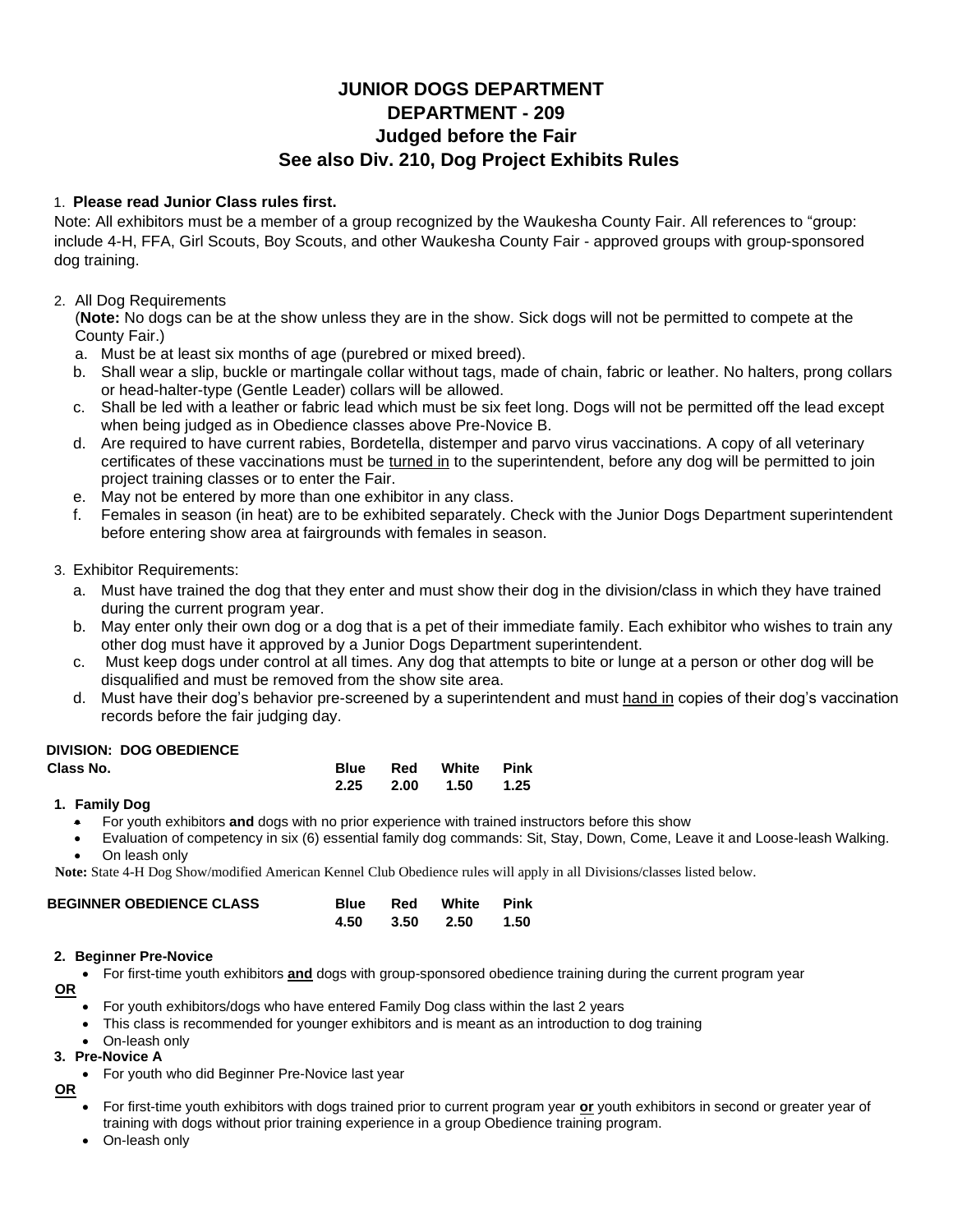#### **4. Pre-Novice B**

• For youth who did Pre-Novice A last year and did not pass at County or State Dog Shows

**OR**

- For youth or dogs who have been previously trained in a group program.
- On-leash only

#### **Best Qualifying Score In Beginner Obedience Trophy**

#### **ADVANCED OBEDIENCE CLASSES**

#### **5. Novice A**

- For youth took Pre-Novice A or B at County or State Dog Shows last year
- On-leash and off-leash

#### **6. Novice B**

- For youth took Novice A last year and did not pass County or State Dog Shows
- On-leash and off-leash

#### **7. Graduate Novice**

- For youth who passed Novice A or B last year
- On-leash and off-leash

#### **8. Pre-Open**

- For youth who passed Graduate Novice last year
- On-leash and off-leash
- **9. Open** 
	- For youth who passed Pre-Open last year
	- Off-leash

#### **10.Pre-Utility**

- For youth who passed Open last year
- Off-leash
- **11.Utility** 
	- For youth who passed Pre-Utility last year
	- Off-leash

| <b>Best Qualifying Score in Advanced Obedience</b> | <b>Trophy</b> |
|----------------------------------------------------|---------------|
|                                                    |               |

#### **DIVISION: SHOWMANSHIP**

| Class No. | <b>Blue</b> Red White Pink |  |
|-----------|----------------------------|--|
|           | 4.50 3.50 2.50 1.50        |  |

*\*\*Years experience refers to member not the dog\*\** 

- **1. Novice**
- For youth who are first time exhibitors in a Junior Showmanship program
- **2. Intermediate**
- For youth in their 2<sup>nd</sup> year in a Junior Showmanship program

#### **5. Open**

For youth who are in their 3<sup>rd</sup> year or above in a Junior Showmanship program

#### **Best Qualifying Score In Junior Showmanship Trophy**

### **DOG AGILITY RULES**

- 1. For safety reasons, youth must be enrolled in a group-sponsored agility classes, led by a trained instructor to enter in the agility classes at the County Fair.
- 2. Exhibitors/dogs must have behavior prescreened by a Junior Dogs Department superintendent and must hand in vaccination records before judging day.
- 3. Youth may enter one class in Jumpers, Tunnel, Table (JTT) and one class in Standard Agility (STD).

# **DIVISION: JTT - JUMPERS, TUNNEL, TABLE**

| Class No. |  | <b>Blue</b> Red White Pink |  |
|-----------|--|----------------------------|--|
|           |  | 4.50 3.50 2.50 1.50        |  |

### **1. Beginners JTT**

- $\bullet$  1<sup>st</sup> or 2<sup>nd</sup> year enrolled in agility
- On Leash or Off Leash

### **2. Advanced On Leash JTT**

3 or more years enrolled in agility or any agility titles in any venue